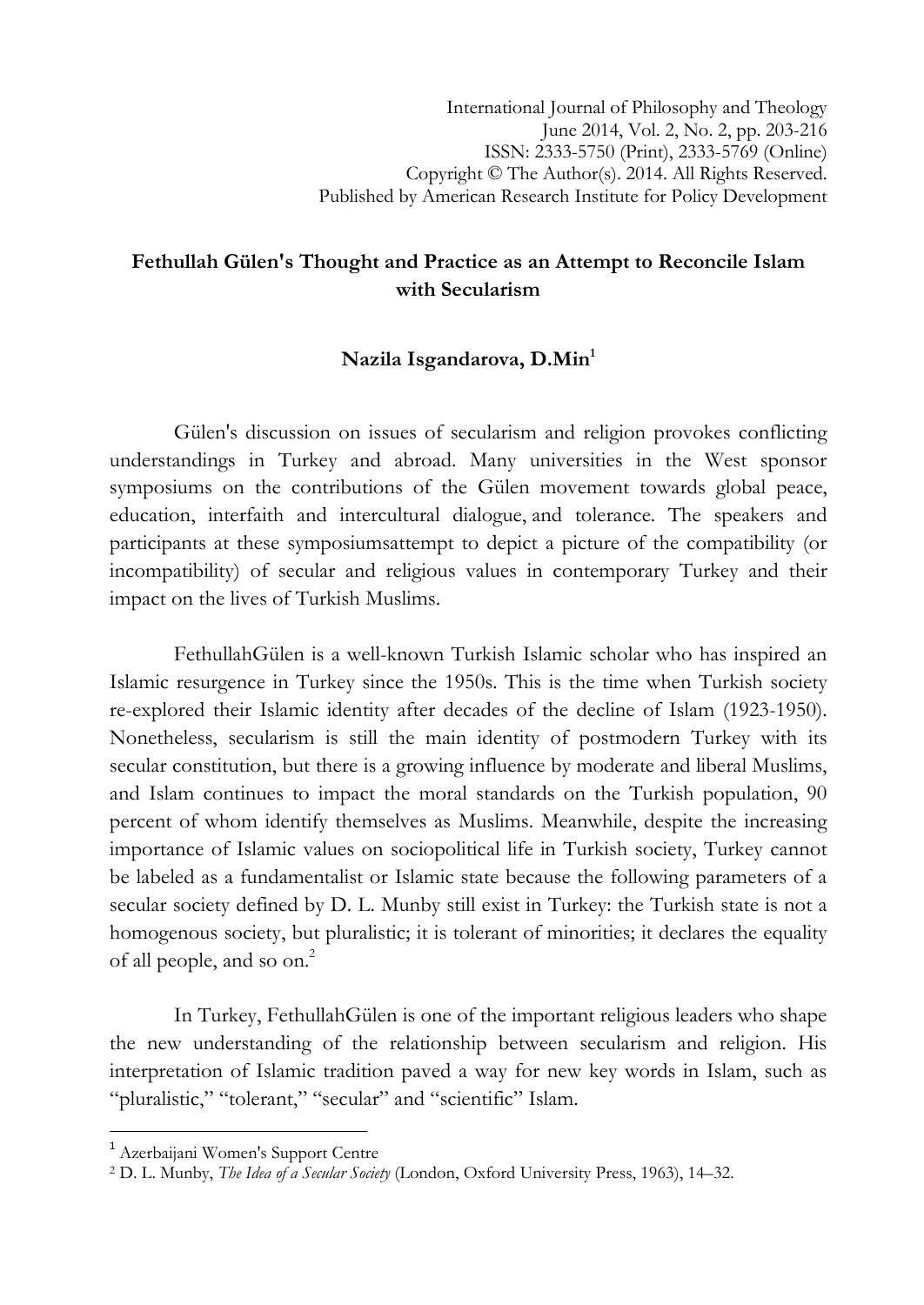In order to understand Gülen's reconciliation with secularism or his attempt to reconcile secularism and Islam, it is first important to recall the fact that Gülen has never openly declared his support of the poltical ideas or platforms of extreme Islamists: he has always refrained from active political life and has focused instead on educational, social welfare and health care activities. Therefore, there are still some who label him and his group as "liberal conservatives...".<sup>3</sup> Second, Gülen started his career as an imam, an offical religious employee of the DIB (the Directorate of Religious Affairs) and followed the code of conduct of the DIB according to article 154 of the 1961 constitution and article 136 of the 1982 constitution, which state that the DIB is "obliged to work for national solidarity and unity, and in accordance with the secular principle, to refrain from taking political positions".<sup>4</sup> As a state employee of the DIB, his responsibilties include explaining the issuing of fatwas (religious rules) by the DIB, speaking according to the official religious sermons, supervize the Qur'an courses and training courses, organzing pilgrimages and managing the mosqueassigned to him in Izmir. Moreover, Gülen has never approved of the wave of rampant racist nationalism or anti-Jewish and anti-western sentiments in Turkey.

Third, Gülen's movement or ideology was born to refute previous existing ideologies: his new interpretation of secular, pluralistic Islam is a response to the antisecular movement among Muslims in Turkey. Gülen has always adhered to secular principles, and continues to do so - but with an emphasis on the grand history of Turkey, especially during the Ottoman Empire. This may be a reason why some people claim that Gülen's position between the values of the Ottoman Empire and Ataturk's secular values cannot be reconciled, since secularist religion is an oxymoron.

This paper is my own reflection of my personal experience of disappointment inthe thought and practice of ultra-secularists (or Kemalists) and ultra-Islamists (antisecularists) in Turkey. I will first start with the definition of secularism and its historical and contemporary rise and spread in Turkey. Then, I will move to examine the importance of Gülen's interpretation of Islam which makes Islam compatible with secularism in Turkey.

<sup>3</sup>Ursula Spuler-Stegemann, "The Status of Islam and Islamic Law in Selected Coutries: Turkey" translated by Adam Blauhut, in Islam in the World Today: A Handbook of Politics, Religion, Culture, and Societyeds. Werner Ende and Udo Steinbach(Carnell University Press, Ithaca and London, 2010), pp. 230, 221-240. 4Ibid, 233.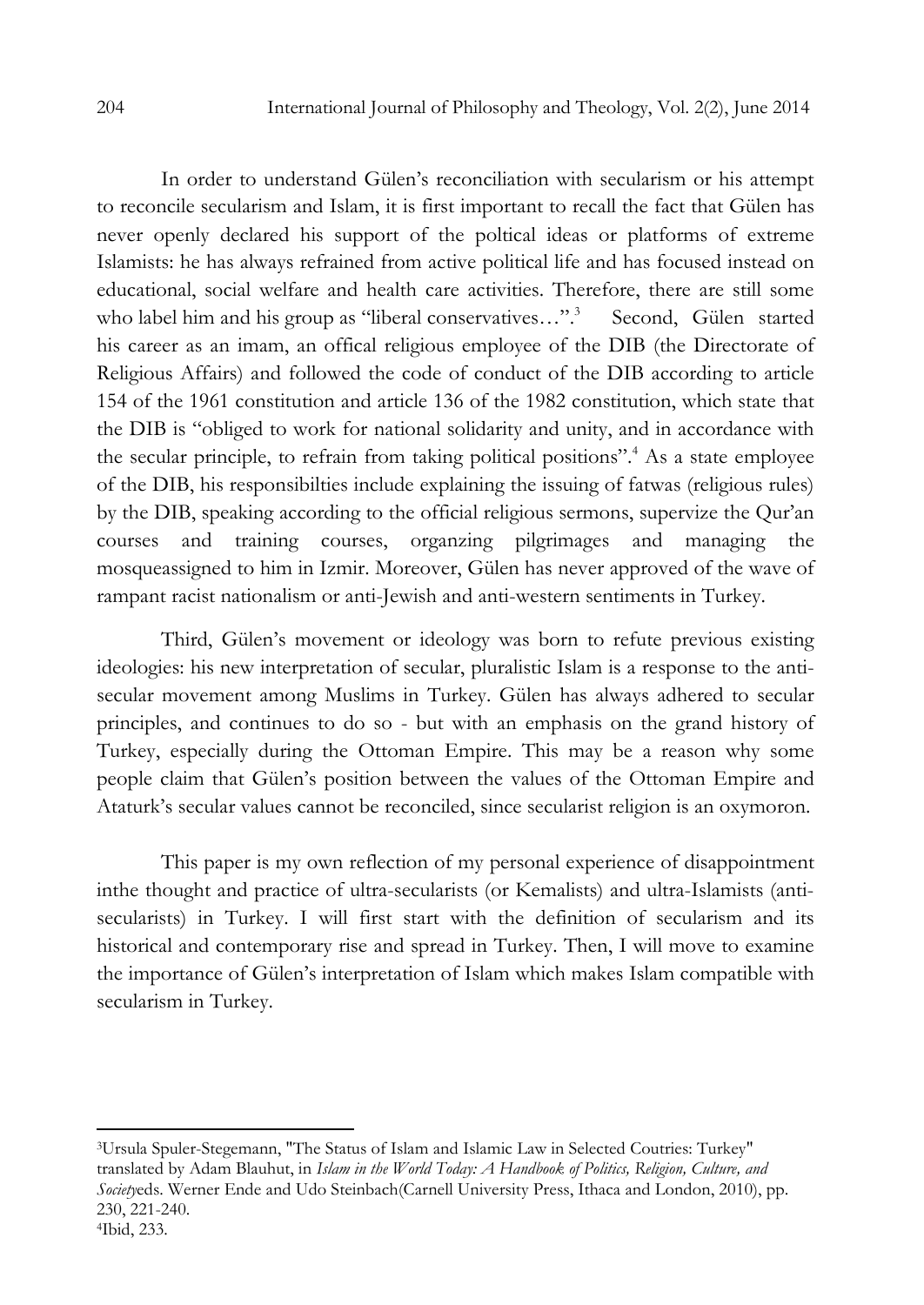My aim is to reconcile Gülen's ideas of democracy, tolerance and equality with the realities of ongoing irreconcilable differences between secularism and religion through the examination of historical and contemporary factors in Turkey.

How has secularism developed in Turkey? How does Gülen understand it? How can Gülen be considered 'backwards' with his call for democracy, tolerance and equality for all? In general, I argue that Gülen's contribution to the debates between secularism and Islam moved the discussion into a whole new space, which is more peaceful and tolerant in the midst of a wide ideological spectrum on this issue.

#### Secularism vs. Islam

The Oxford Dictionary of Islam defines secularism as a political concept of the European historical experience, "which sought to remove coercive power from ecclesiastical authority and thus safeguard freedom of religion; separation of religion and state".<sup>5</sup>It was first coined in political life in 1851 by the British writer George Jacob Holyoake.<sup>6</sup> In Arabic, secularism is 'al-almaniyya; it is derived from the word alam (that is, the world), referring to people who adhere to the worldly life. However, such a definition confuses the term with *dunyawiyya*, meaning temporal, in contrast to being dini (religious). The confusion of the terms affects the current status of secularism in Turkey; thereforethe demarcation between religious and secular in Turkey is still not so clear. Strict secularists may apply it to public and political life, while reserving religion for private life: it is usual for some secular Turks to attend the Jum'a (Friday) prayer once a week or once a month, or practice KurbanBayram (in Arabic, Eid al-Adha; in English, Feast of the Sacrifice). The Prophetic tradition may also influence the understanding of "secular" Muslims, and there may be a secular aspect of attending the mosque. It is known that the Prophet Muhammad and early Muslims discussed community issues, including sociopolitical, economic and international problems, before and after the prayers in the mosque. The Prophet's Mosque or 'Al – Masjidun- Nabwi' was the center of all the activities of the Muslims. The Prophet himself received international delegates there and allowed them to use the building as a place to stay.

 $\overline{\phantom{0}}$ 

http://www.oxfordislamicstudies.com/article/opr/t125/e2130?\_hi=2&\_pos=1).

<sup>&</sup>lt;sup>5</sup>The Oxford Dictionary of Islam, Secularism. Available at:

<sup>&</sup>lt;sup>6</sup> G.J. Holyoake, *The Origin and Nature of Secularism* (London: Watts and Co., 1896), 51.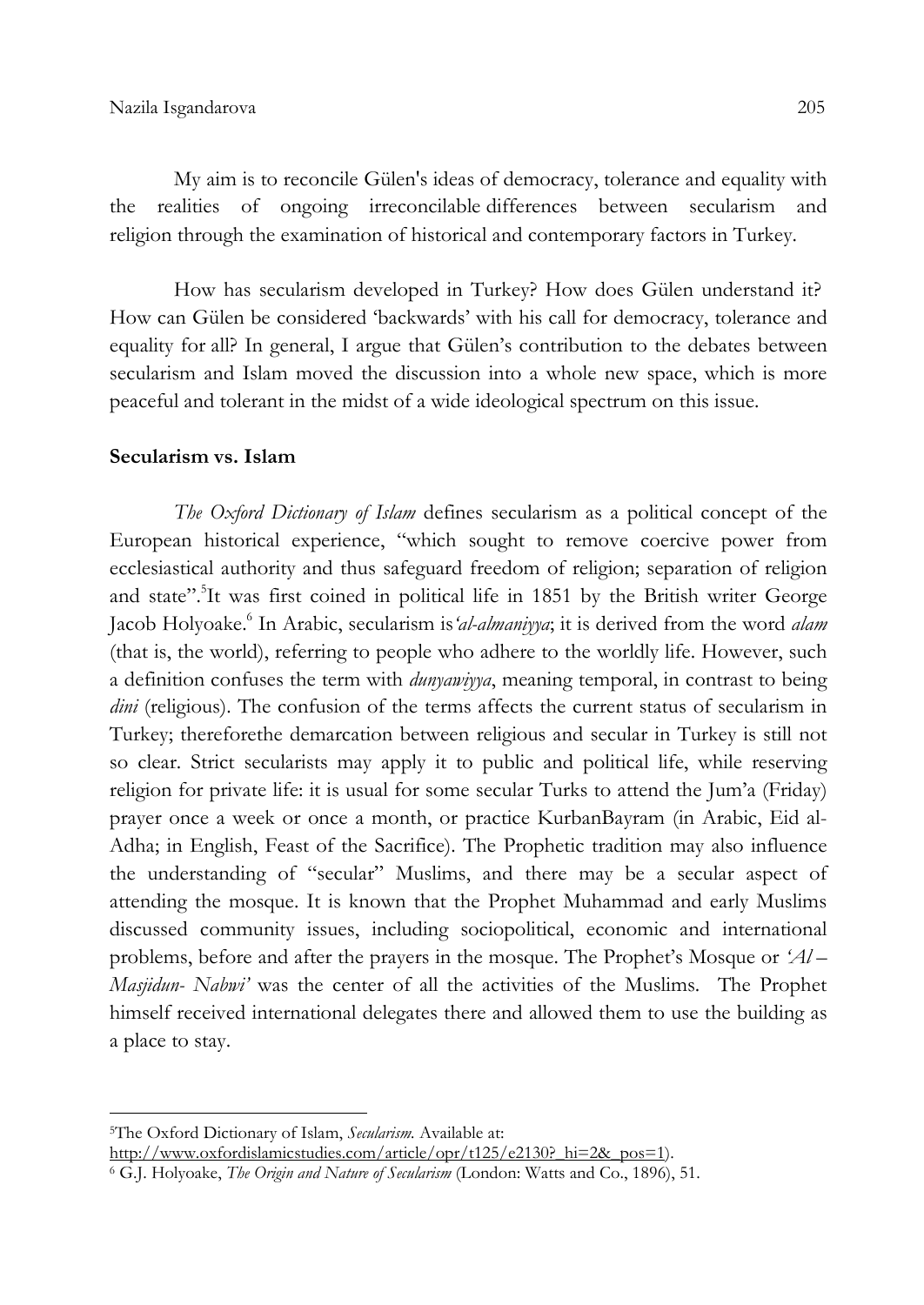However, the division between religion and secularism is lost in the midst of the divergent perceptions, beliefs and actions about secularism and religion. Therefore, some Muslim scholars attempt to bring some clarification to the application of secularism or religion in public and private life.

An Egyptian feminist scholar Margot Badran, for example, uses the term al- 'almaniyya la dini (that is, secularism without religion) and 'almaniyya (secularism within religion) in order to reflect the resentment of non-Islamist women for being labeled as "secularists and being negatively judged by (Islamic) co-religionists about their relationship with Islam, which they do not see as befitting a Muslim".<sup>7</sup> On the other hand, strict secularists label those who express their spirituality even in the private realm as "Islamist" or "religious". It seems to me that due to rigid and strict boundaries between secularism and religion in Turkey, both ultra-secularists and Islamists hold fears of the negative consequences of being associated with secularism or religion by arguing that religion and secularism are incompatible with each other.

 Nonetheless, the ideal definition of secularism is a concept that promotes the freedom of religion, the freedom from religion, and equality for all. However, secularism is problematic in Turkey because it asserts favoring the secular as opposed to, or even violating, the religious rights of the majority in society. Therefore, secularism has acquired negative connotations in Turkey and is often criticized as being linked to anti-religious ideology that aims at removing religious values from the public sphere.

# Development of secularism in Turkey and its influence over Islamic values and practices in society

The development of secularism is Turkey is mainly due to the reforms of Ataturk. However, the common view that it was Ataturk who introduced secularism to Turkey should be challenged. Secular ideas, mainly the separation of the religious institutions from the state and reducing their impact of state, had always been a hot topic of Islamic medieval and contemporary thought.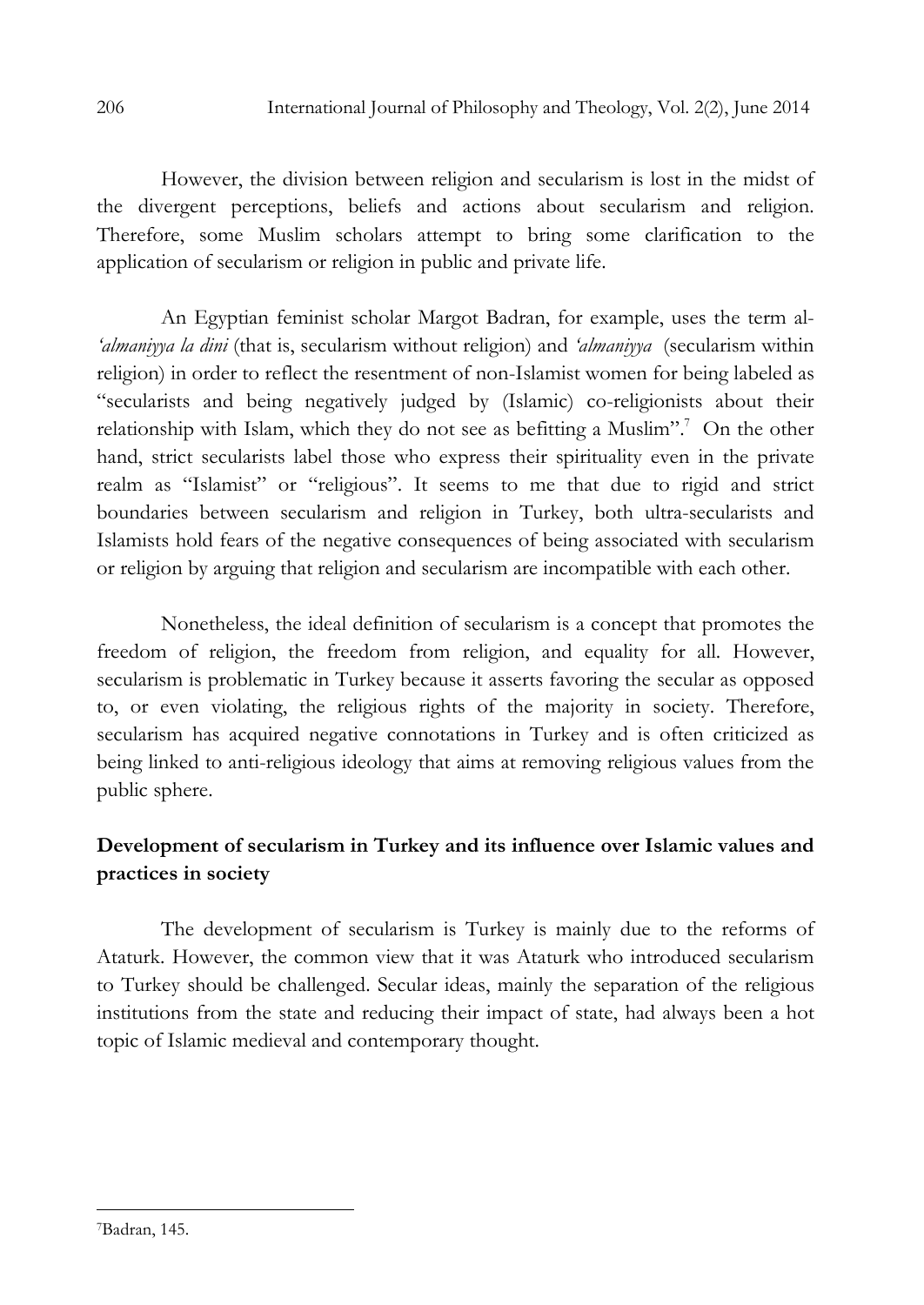The Status of Religion in the Ottoman Empire

Turkey, even during the Ottoman Empire, has never been a religious state. Ira Lapidusargued that secular states had existed in the Muslim world since medieval times.<sup>8</sup> Although the Ottoman sultans claimed the title of caliph, the ruler of all Muslims, they limited the role of religious personnel over the administration of the state.

For example, *seyh-ül Islam* (in Arabic, *shaykh al-Islam*) did not embody the actual power in the state and never held power like the Roman Catholic Pope. As a state employee or a member of the Sublime Porte, *seyh-ül Islam* was appointed by the Sultan and was on the payroll of the Empire. During later periods of the Ottoman Empire, the religious authority of *seyh-ül Islam* was even more limited: the institute of *seyh-ül* Islam became a fatwa department under sole control of the Grand vizier.<sup>9</sup>

 The limited role of religious personnel in state affairs goes back to the time of the Umayyads, when Muslim theologians distinguished between matters of din (religion) and dawlah(state); however, they were still influential in guiding the public to Islamic values. As Oliver Roy points out, "a defacto separation between political power" of sultans and emirs and religious power of the caliph was "created and institutionalized ... as early as the end of the first century of the hegira [hijra, that is the migration of early Muslims from Mekka to Medina]", what has been lacking in the Muslim world is "political thought regarding the autonomy of this space".<sup>10</sup> After the  $10<sup>th</sup>$  century, we see the decline of the political power of the caliphs and an increase of their "religious"authority vs. their "secular" authority. The new image of the caliph dictated that the caliphate was necessary for the validation of official acts based on the shari'a.<sup>11</sup> The caliph's main religious function was to defend the Islamic community against its enemies, institute the shari'a, and ensure the public good (*maslaha*).

 $\overline{\phantom{0}}$ 

<sup>8</sup> Ira M. Lapidus,"The Separation of State and Religion in the Development of Early Islamic Society", International Journal of Middle East Studies 6 (1975): 363-385.

<sup>9</sup>Spuler-Stegemann,"The Status of Islam," 231.

<sup>10</sup>Olivier Roy, The Failure of Political Islam, translated by Carol Volk (Harvard University Press, 1994),14-15.

<sup>11</sup>William Montgomery Watt, The Formative Period of Islamic Thought (Oneworld Publications, Oxford, 1998).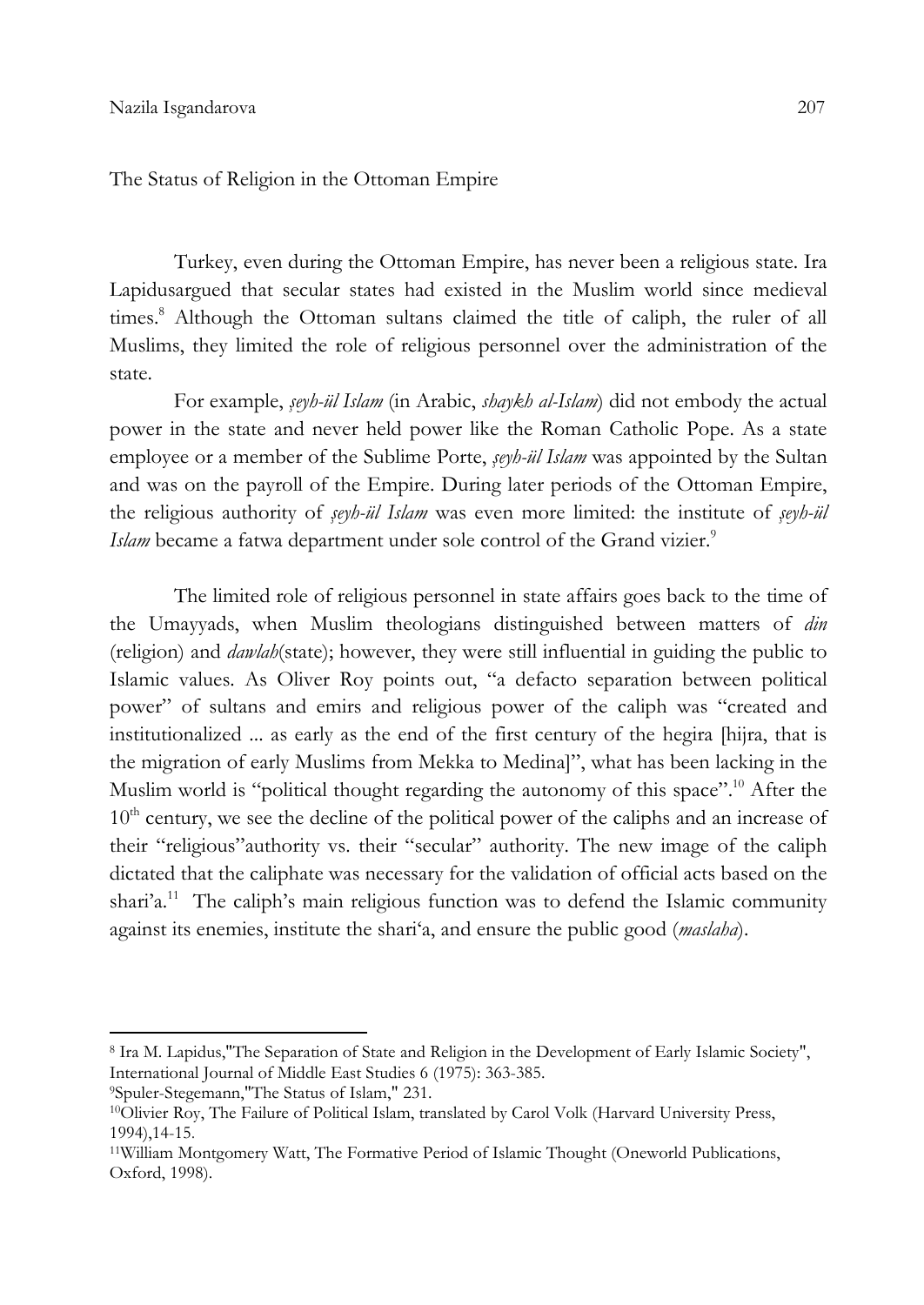The legitimacy of the "religious" authority of the caliphs was "symbolized by the right to coin money and to have the Friday prayer (Jum'ahkhutba) said in his name".<sup>12</sup>

### Religion and Nationalization and Modernization in Turkey

 With the rise of Mustafa Kemal Ataturk since the war of independence (1919- 1922), Turkey witnessed a complete secularization. Ataturk's top priority was "to constitute the new Turkish nation-state as a secular republic based on European models and to liberate it from the chains of backward-looking religious functionaries".<sup>13</sup>

Secular reforms since 1923 lasted for more than a decade, aiming to diminish the role of religion to a private sphere. At a result of a series of secular reforms, the new Directorate of Religious Affairs (DIB) or Diyanet Işleri Reisligitook over the role of the office of the *seyh-ül Islamand* was only responsible for "monitoring religious literature and overseeing theological offices and professions".<sup>14</sup> The responsibilties of all jurisdictions removed from the shari'ah courts to the Justice Minister and the Swiss civil code became the backbone of the civil law. Moreover, Arabic as a language of the Qur'an and a unifiving element of the *ummah* (the Muslim community worldwide) lost its privilege to Europeam languages, especially French, and the Arabic script was replaced with the Latin alphabet. Religion classes, which were still practiced in European and North American countries, were comletely wiped out from the high school curriculum. The reforms also banned certain Islamic practices among Muslims; for example, Sunday became the weekly holy day replacing Friday (the holy day of Muslims). Furthermore, the convents (tekke) amd mausoleums (turbe) of the powerful dervish orders *(terikat)* with an excuse of producing love and appreciation for the Ottomon Empire and a reaction against the secular system. Many shaykhs of these tarkiats were either persecuted or sent into exile.<sup>15</sup>

 One of the reforms that affected the life of Turkish Muslim women is the Hat Law (or kultf-kiyafet kanunu in Turkish) in 1925 that banned turbans and fezzes and required men to wear European headwear, and required women to take off their black chadors.

<sup>12</sup>Roy, The Failure of Political Islam, 15.

<sup>13</sup>Spuler-Stegemann,"The Status of Islam," 225.

<sup>14</sup>Ibid, 225.

<sup>15</sup>Ibid, 226.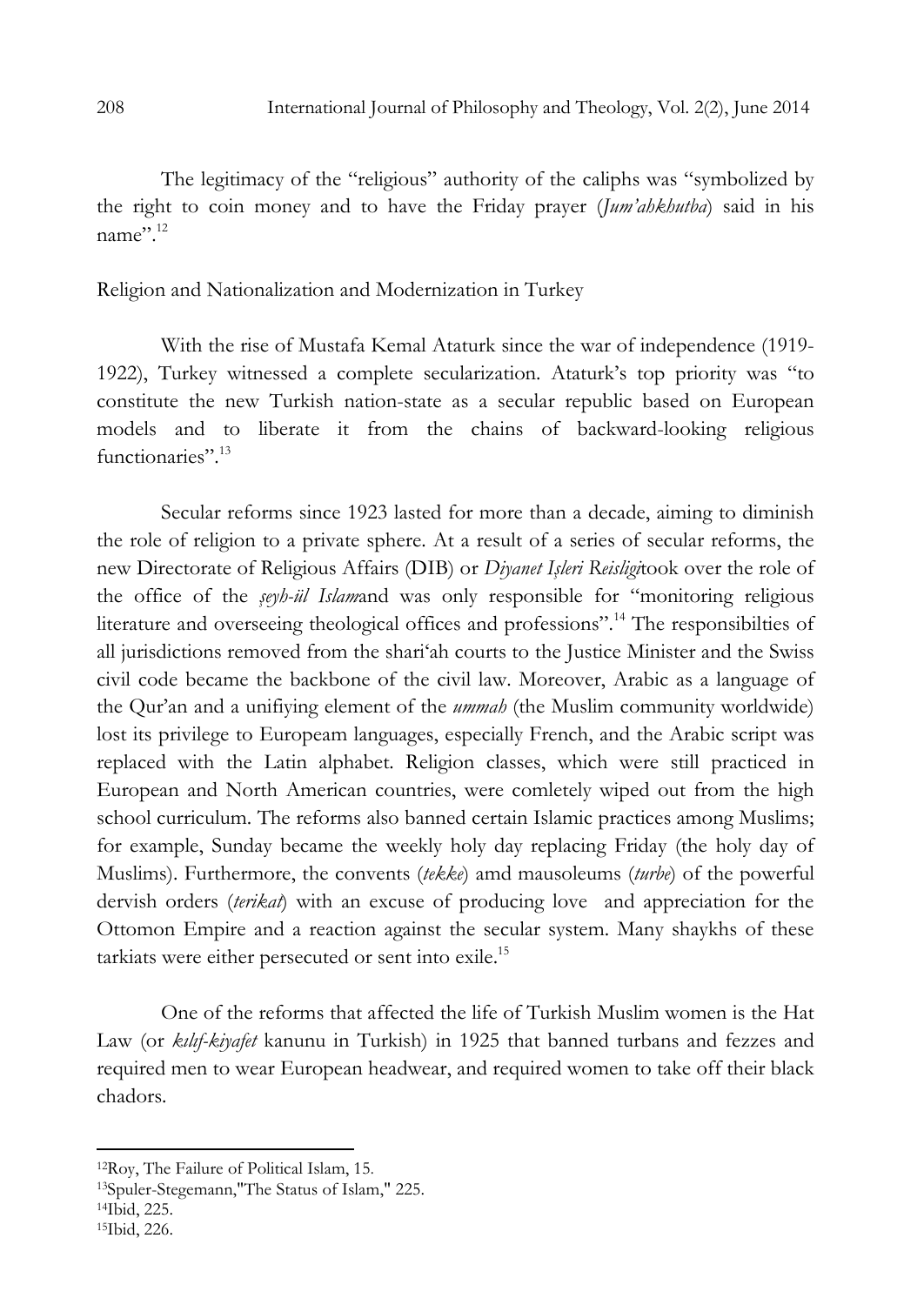Nonetheless, Atatürk's shari'ah reforms in 1925 also improved the status of women: first of all, polygamy was declared illegal and women were granted more freedoms in marriage, including easy divorce. However, religious marriages (imam evliliyi)still co-existed along with civil marriages.<sup>16</sup>

 Nonetheless, it seems Turkish society did not approve the extreme measures against religion as a framework of moral standards in society. The majority of Turkish Muslims internalized secularism as a foreign ideology and culture. This may be a reason why the Turkish people have favoured conservative political leaders since the1950s. For example, Adnan Menderes, whom Gülen calls a hero (kahraman), became the Prime Minister of Turkey (PM) with the support of the majority of religious Turks; although a more lenient approach to Islam during this time could be also explained with the attempts to use Islam as an ideology against the spread of communism from the Soviet Union.

Nonetheless, the majority of Turks were tired of the status quo, and contested the religious discrimination they experienced. Even the persecution of Menderes did not halt the Turkish population, who were able to elect a PM or political party that represented them. This may be a reason why after Mederes, Turgut Ozal, Necmettin Erbakan and Recep Tayyib Erdogan gained favour in the sight of Turkish Muslims. All of these leaders belonged, either directly or indirectly, to religious/spiritual orders - Ozal, for example, and his family had strong ties with Nakshibendi Sufi order.

Nonetheless, their success in elections where they gained the majority of the votes was also interpreted as a threat to the secular values of Turkey, even though none of these political leaders or their parties claimed otherwise: instead, the majority of Muslims in Turkey since the 1990s assimilated the principles of liberalism to Islam, and a new "brand" of liberalism - "Islamic liberalism" - appeared as the main idelogy against the socialist and ultra-conservative elements in society with the promise of democracy and the multiparty system. Those who adhered to Islamic liberalism declared that they recognized secularism and never held any aspirations or goals to replace the secular legal norms with religious ones in the legal system, social and political life, etc. However, even these secular declarations did not stop persecution against them: like the majority of Turkish citizens, these leaders were also subjectedto discrimination for their religious views.

ı

 $16$ Ibid, 226.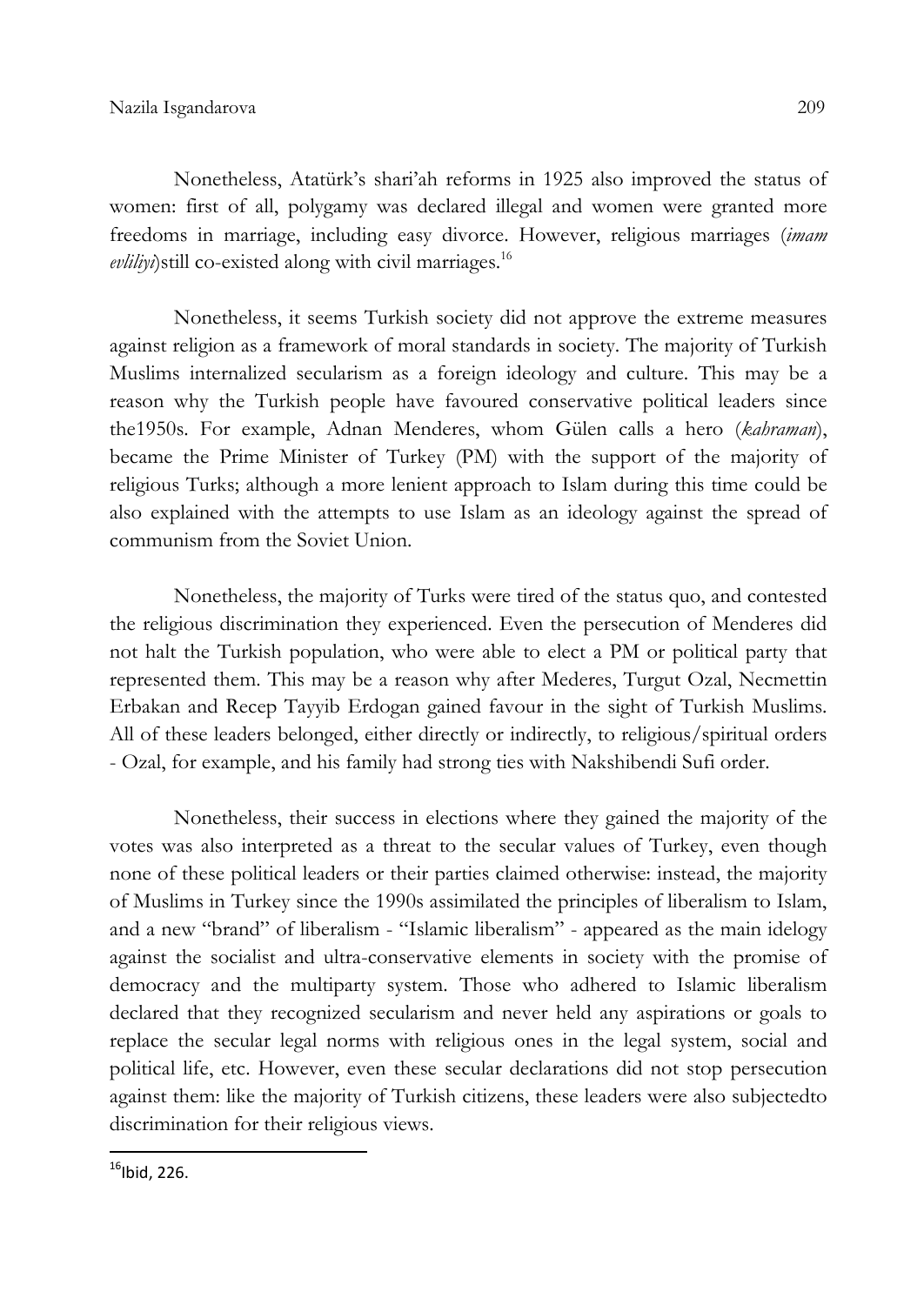Erdogan, for example, was sentenced to prison for reciting a religious poem while he was mayor of Istanbul. Unfortunately, it seems that it was Turkey's fate to endure a military riot (1960, 1971, 1980) after each democratic reform that relieved Muslims from being subjected to discrimination.

### Gülen's Attempts to Reconcile Islam with Secularism

Gülen cannot be called "backward" with his attempts to reconcile Islam with secular values in Turkey. He joins the rank of many progressive Muslims who call for the internal development of shari'ah, especially by emphasizing the aspects of shari'ah that deals with human rights, including ethnic and religious minorities, and women in Turkey. His presentation of Islam is "modern" (some claim it "liberal"), especially when it is taken into consideration that he avoids any demand that Islamic law be the foundation of the state and the public sphere. However, he has been misunderstood by certain segments of Turkish society, especially by the Kemalists (or ultrasecularists) and the anti-secularists (ultra-Islamists).

As Professor AtillaYayla points out, among other groups (including extreme Islamists who are suffering from stagnation or regression), the Kemalists (or ultrasecularists) are the worst performing of them all: "During the last 20 years, no prominent Kemalist intellectual, academic or columnist has emerged to bring vigor to the Kemalists or challenge their rival groups. The Kemalist thought is gradually bleeding out, becoming archaic and anachronistic".<sup>17</sup> What are the main points of the Kemalist thought? First of all, they label religious leaders of Turkey as anti-Atatürk and see conservative Muslims as backward in many ways. In their accusations against the anti-secularists in Turkey, secularists accuse the latter group of encouraging the stagnation of modernization in Turkey. Second, they lay the foundations of their claims, especially discrimination against Muslims, to a higher authority: this authority for them is solely Atatürk.

The criticisms of anti-secularists against the Kemalists, on the other hand, are founded on the arguments derived from the Hadith, sayings or actions of the Prophet Muhammad. These small segments of Turkish society present the shari'ah-based past as an ideal past. What these anti-secularists forget is that many Islamic practices changed as their context changed.

<sup>17</sup>AtillaYayla, "Abuse of authority and clash of ideas," Today's Zaman, August22, 2012. Available at:http://www.todayszaman.com/news-290602-abuse-of-authority-and-clash-of-ideas-by-atilla-yayla- .html.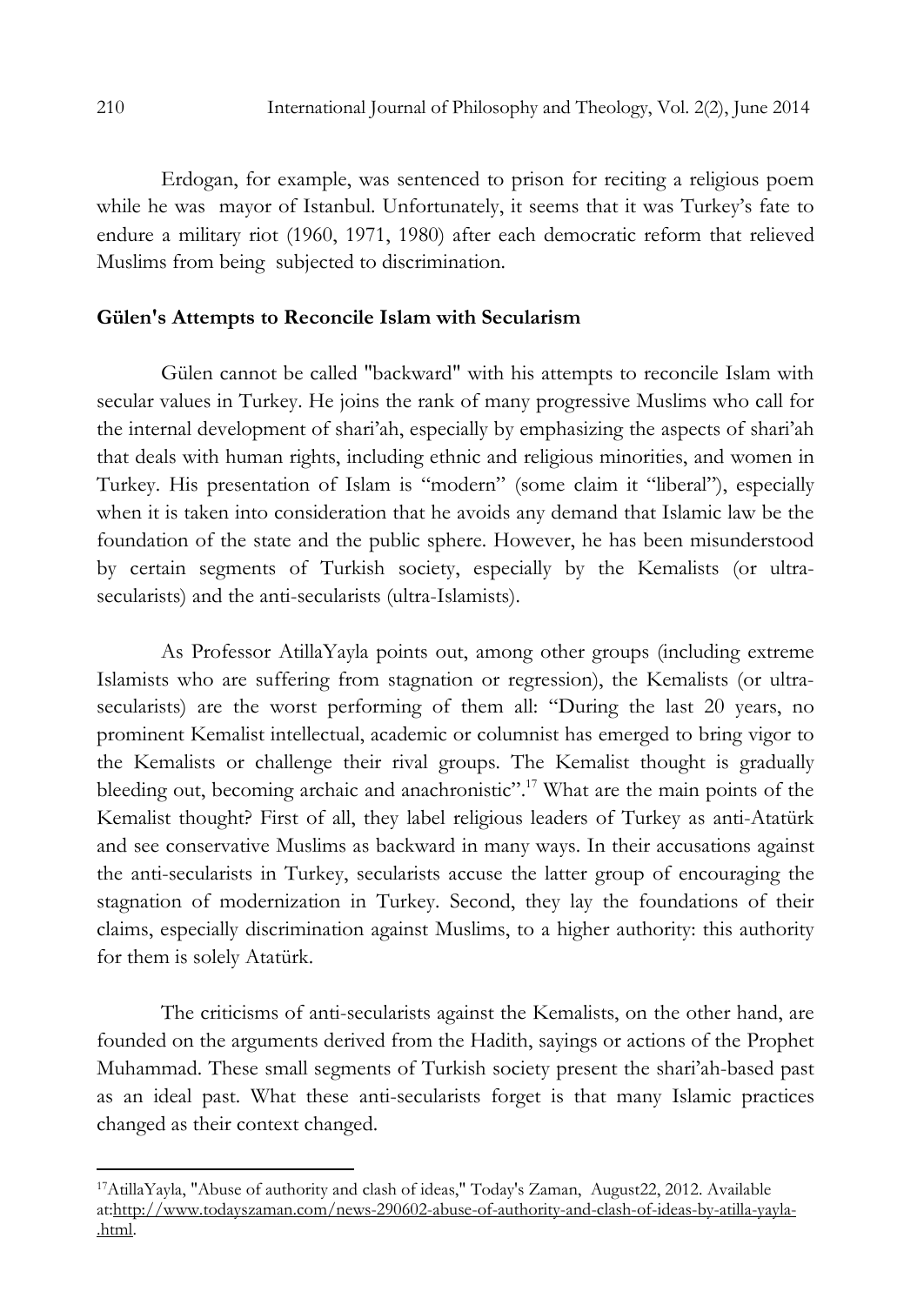For instance, many conservative Muslims in Turkey today give preference to solving their family issues within the modern family laws of Atatürk rather than shari'ah, which is a remade product and material practice of Muslims after the Prophet Muhammad.

However, the majority of Muslims, including Gülen, admit that Muslims, unlike the past generations of IbnSina, Farabi, IbnKhaldun, etc., are not progressive in terms of technology, science, education and theology.

Today many Muslims gradually come to the point of believing that shari'ahbased cultures are the traditional patriarchal culture, not the Prophet's desired culture. The former is fixed and unchanged, but the latter is responsive to ideological and technological changes of time. As Fatima Mernissi points out, when Muslims lost the prophetic spirit and became satisfied with the stagnant shari'ah instead of reviving it, they slowly lost the spirit of time and suffered from *a mal du present*.<sup>18</sup>This means that by refusing to develop the shari'ah Muslims lost the ability to survive the challenges of time and sought ways to flee from the present to the past.

Fazlur Rahman also criticized the traditional Islamic legacy for its closing of itibad doors and *taqlid* (blind imitation) for the decline of shari'ah and gradually the decline of Muslims. He points out that the development of Sunni Orthodoxy with its claim to be true or original Islam has also a share in this underdevelopment of  $\lim_{n \to \infty} a$ static and backward-looking.<sup>19</sup>

As a founder of modern Turkey,Atatürk,in the midst of debates of secularism vs. Islam or shari'ah,long ago realized the stagnation of the shari'ah and started a revolution with the intention of reforming Turkish society and making it competent in relation to the West. Atatürk's revolution was not against Islam, but against the ignorance and backwardness of Muslims, which prevented them from progressing in many areas of life. He wanted to cure and heal the Ottoman empire, the "sick man of Europe", a nickname that had been used to describe the Ottoman empire, which had been experiencing political, economic, spiritual and religious impoverishment since the  $17<sup>th</sup>$  century.

 $\overline{\phantom{0}}$ 

<sup>&</sup>lt;sup>18</sup> See Fatima Mernissi, The Veil and The Male Elite: A Feminist Interpretation of Women's Rights in Islam (Cambridge: Perseus Books, 1991).

<sup>&</sup>lt;sup>19</sup>See FazlurRahman, *Islam*(University of Chicago Press, Chicago, 1966).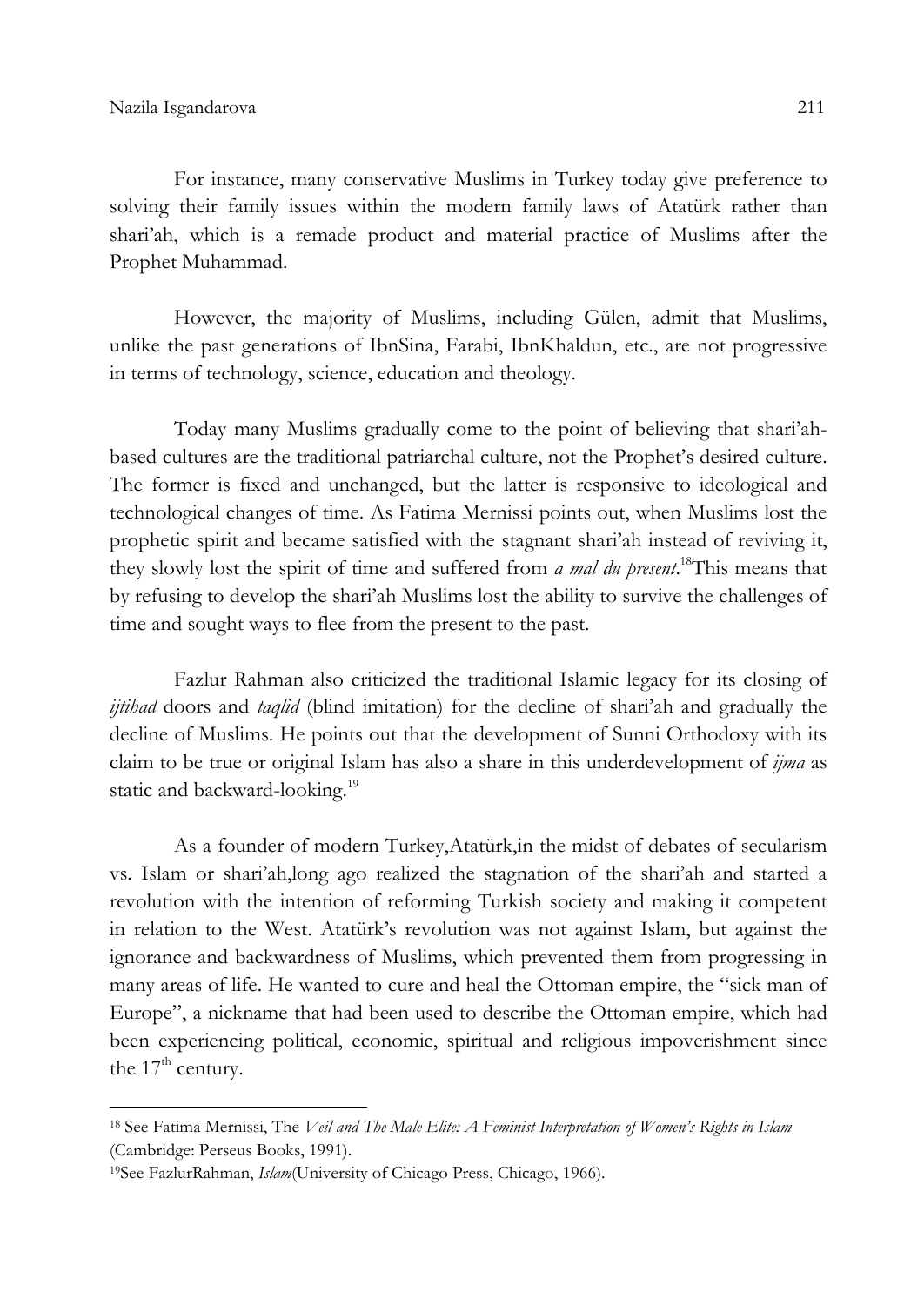Atatürk's political, economic, social, and other reforms and ideas slowly but steadily gave fruit not only in political life but also in social and educational life, As in any political reforms, Atatürk's reforms also had mistakes that caused the misunderstanding of his legacy by later generations (both by ultra-secularists and antisecularists), which accepted his reforms as an elimination of Islam in public under the religious reforms.

Some people argue that Atatürk's legacy resulted in bank interest, family planning, a change in the roles of sexes in society, state tax vs. the collection of *zakat*, and so forth.

For them, these reforms moved Muslims in Turkey away from Islam and the demand for bans against freedom on bank interest and family planning, revising the status of women (contra the modernist), reinstating the forced collection of *zakat*, and so forth – things that would particularly distinguish Muslims from the West; however, as Rahman points out, the more they fought to distinguish themselves from the West, the more they were haunted by the West through repulsion.

The "Islamist" elements of Turkish society are paranoid regarding Western influence on Turkish Muslims; the so-called secularists are also paranoid regarding the Islamic revival in Turkey, and are haunted by it. This is why secularists try to use Ataturk to attack Muslims altogether in Turkey.

However, they forget that Ataturk's vision of Turkish society was to make it modern in technology, Turkish in identity, and Islamic in the realm of spirituality, religion and ethics. For example, Ataturk wanted Muslim women to be active in political, social, economic life, but so-called secularists were not so enthusiastic. This is the reason for the aggressive attitude of the "Kemalists" toward MerveKavakçy, who became the first member of the Turkish parliament with a headscarf in 1999. They did not allow her to take her oath of office and banged their fists on tables and shouted "Get out!" In his recent book The Day Turkey Stood Still: MerveKavakçı's Walk into the Turkish Parliament, Civil rights activist Richard Peres reports that BülentEcevit, leader of the Democratic Left Party and former Prime Minister, said: "Please put this woman in her place".

He then elaborated on his words by pointing out: "No one can interfere with the dress code or the headscarf or the private life of a woman; however, this is not a private abode. It is the highest institution of the state.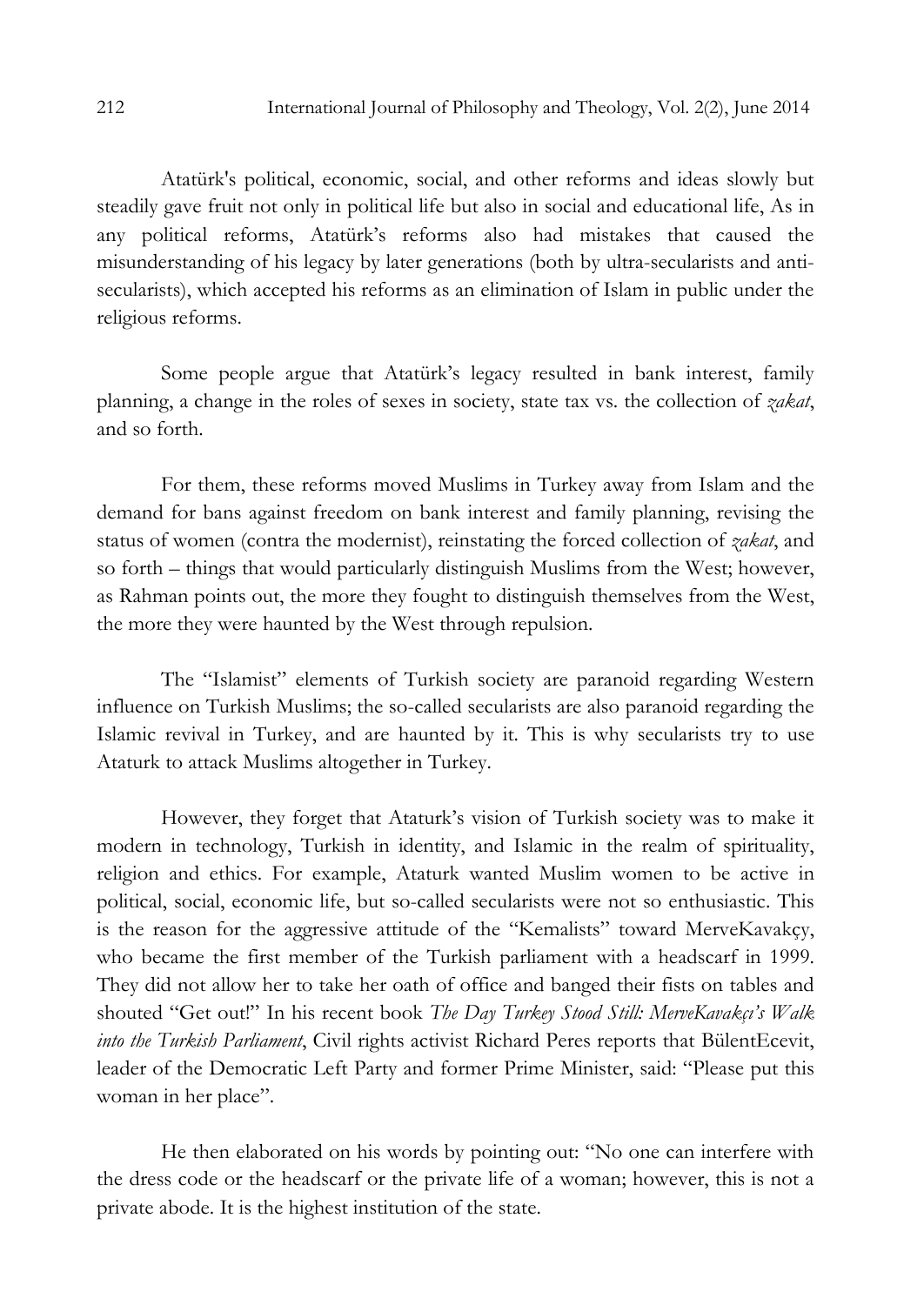$\overline{\phantom{0}}$ 

Those who work here have to abide by the laws and customs of the state. This is not a place to challenge the state".<sup>20</sup>The wives of AKP's high officials, including Gul's wife Hayrunnisa, Erdogan's wife and daughters, who wear Muslim headscarves, were also subjected to the same inhumane treatment in Turkey. The action of these secularists, who claim to be protectors of Ataturk's principles but prevent Muslim women from studying in universities, working in government institutions, or being elected as party leaders or members of parliament in headscarves, demonstrate the backwardness of so-called Turkish secularism.

Their behavior at that time was no different from those radical Muslims in Turkey who refused to send their daughters to public schools and universities in the name of Islam.

Nevertheless, modern Turkey owes a debt to Atatürk for renewal in many areas of Islam, including education and family life and the reconstruction of Islamic theology in Turkey. Therefore, Gülen has never approved of any criticism against Atatürk, including some of the interpretations of Atatürk's reforms as a war against Islam.<sup>21</sup> The main points that reconcile Gülen's understanding of religion with secularism can be summarized as follows:

First of all, Gülen points out that Islam as a value system should first be "established in our inner worlds, so that we are at peace with God and natural environment, and then throughout the world and then universe".<sup>22</sup>With regard to integration with the world, Islam preaches that Adam represents the creation of all races and the origin of human being is the same; regardless of their colour, people do not display different physical characteristics, making the idea of a common ancestor likely. Islam advocates the idea of one creation, not two (one for Gentiles, the second for the creation of Adam).

According to Gülen, "human beings, unlike other creatures who tread the path of nature have free will. We bear the gift of freedom and obligation to harmonize our life with nature.

<sup>&</sup>lt;sup>20</sup>See Richard Peres, The Day Turkey Stood Still: MerveKavakçı's Walk into the Turkish Parliamen(Berkshire, Ithaca Press).

<sup>21</sup>FethullahGülen'in Mustafa Kemal Atatürk HakkındakiGörüşleri [FethullanGülen's Views on Mustafa Kemal Atatürk]. Available at: http://tr.fGülen.com/content/view/1916/124/).

<sup>&</sup>lt;sup>22</sup>FethullahGülen, The Messenger of God:Muhammad (Lights: New Jersey, 2005), 209.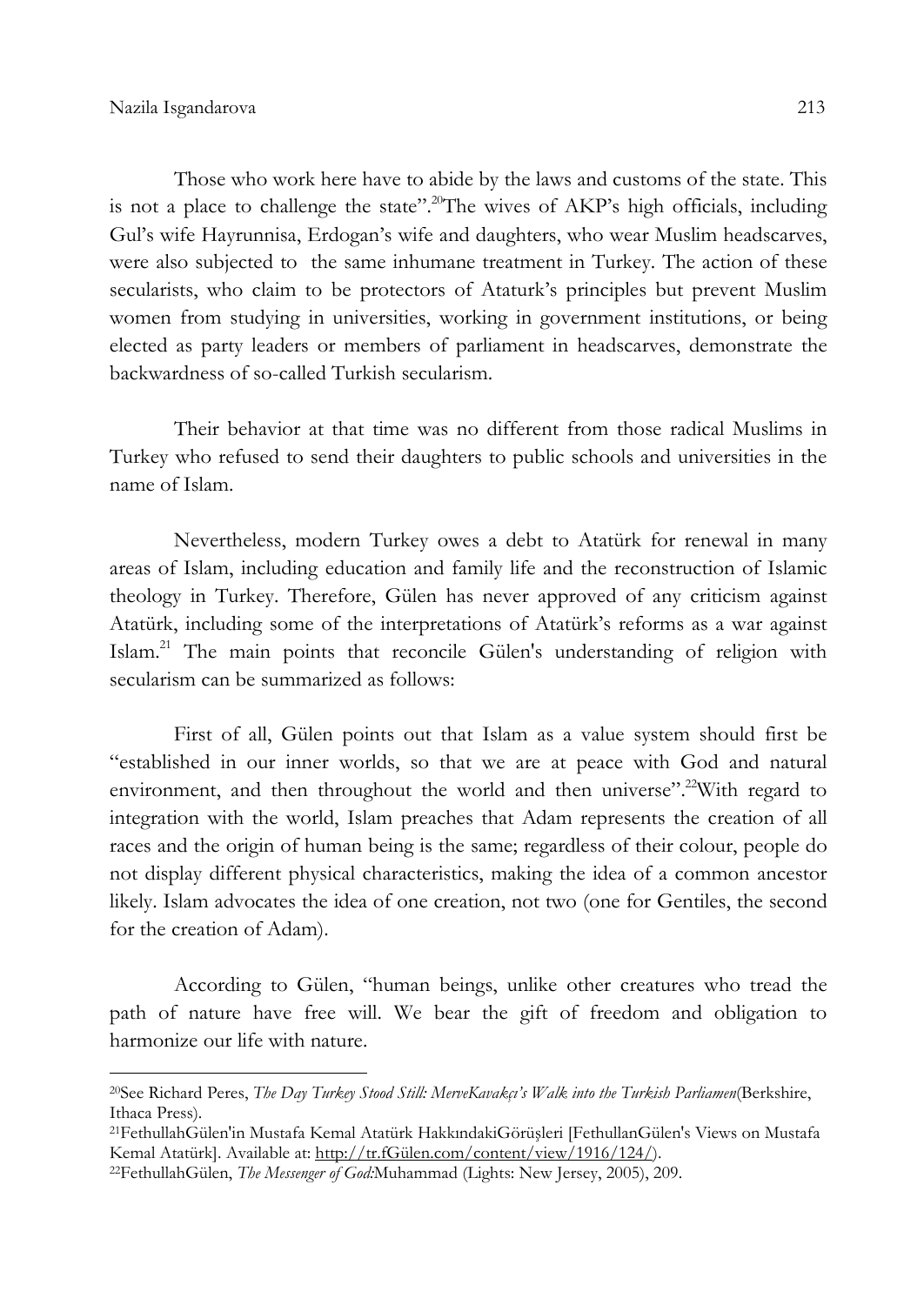This harmony is also the path of our exaltation and progress, the path upon which God created human nature".<sup>23</sup> He suggests that harmonizing our lives depends on how much we realize our personal integrity and remember that we are social beings.<sup>24</sup>

Secondly, a good Muslim is one who is powerful both physically and spiritually, and also has scientific and technical competence; one whoregards whatever pleases and displeases others as a measure while interacting with others.<sup>25</sup>

In this meaning, Gülen promotes unity as a divine command and not segregation, and condemns any kind of racism and discrimination. He argues that unity with God and others first be "established in our inner worlds, so that we are at peace with God and natural environment, and then throughout the world and then universe".<sup>26</sup>

Third, reflecting on the backwardness of the Muslim world, Gülen argues that it is the result of centuries of pressure from both within and outside the Muslim community that put restrictions on feelings, thoughts, culture, and the education of Muslims; therefore they were not able to realize a renewal and development of their culture.

The backwardness of Muslim countries is due to the continuation of feudal and tribal systems and a lack of education; values like democracy, human rights, the spread of education across society, economic prosperity, equality in production, the institutionalization of consumption and income in a way that prevents class formation, the supremacy of law and justice have never been fully realized in Islamic societies<sup>27</sup>

Religious bigotry established the prejudiced view of Islam, particularly among the political elites of Turkish secularists who have a lack of knowledge about Islam, Furthermore,trends in the Muslim communities can also be seen as a state-controlled secularist fear of religion.

<sup>23</sup>Ibid, pp. 201-203.

<sup>24</sup>Ibid, p. 202.

<sup>&</sup>lt;sup>25</sup>FethullahGülen, Pearls of Wisdom(Lights: New Jersey, 2005), 59.

<sup>&</sup>lt;sup>26</sup>Gülen, *The Messenger of God*, 209.

<sup>&</sup>lt;sup>27</sup>FethullahGülen, Towarda Global Civilization of Love and Tolerance, (Lights: New Jersey, 2004), 240.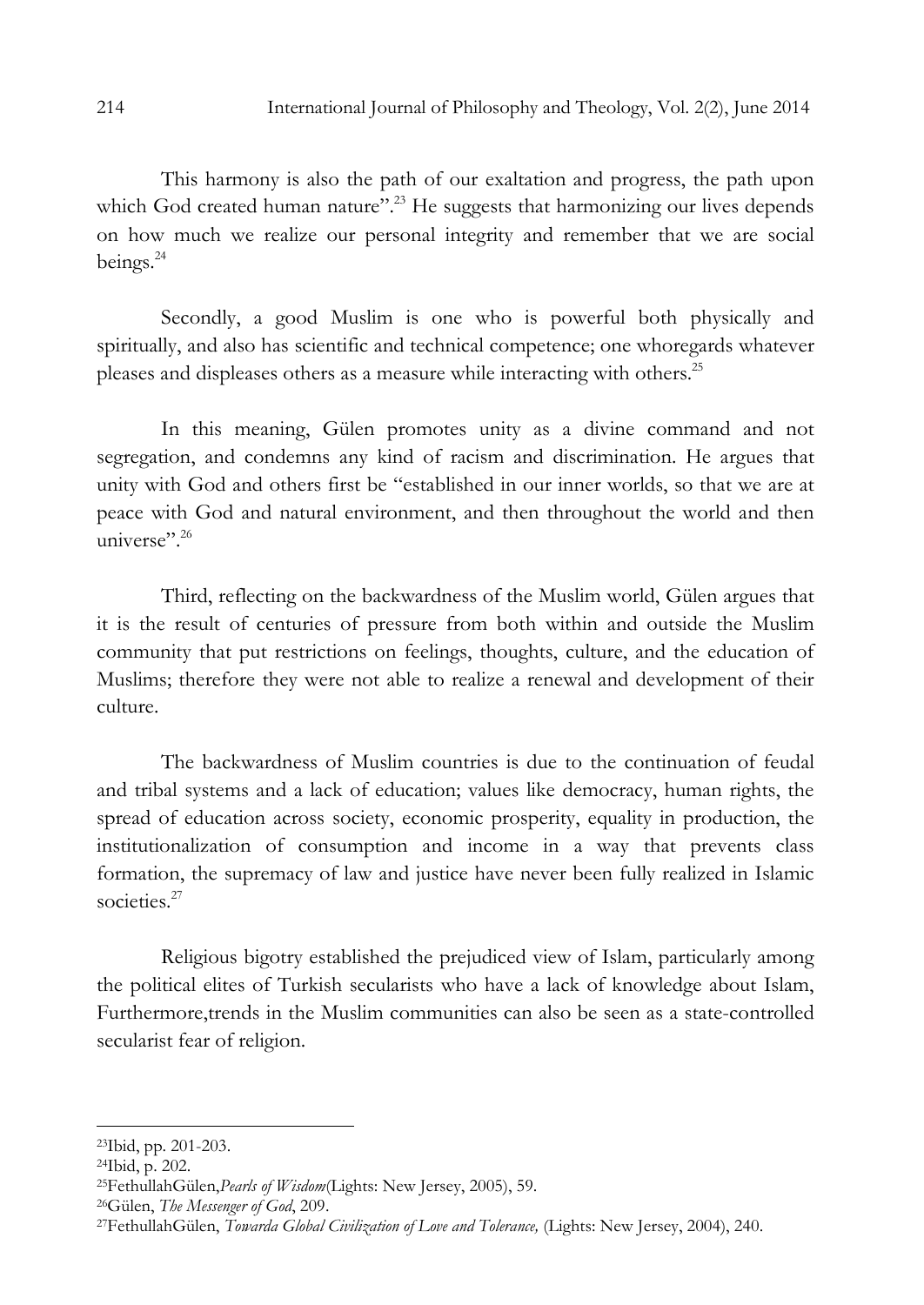Gülen explains it as the secular fanaticism of blind persistence, which is against tolerance and the acceptance of differences as a result of dialogue to promote cooperation.<sup>28</sup> He calls for the avoidance of fundamentalism in both cases for it is not a true choice simply because Muslim cannot act out of ideological or political partisanship.<sup>29</sup>The Qur'an inspires dialogue and forbids killing by stating that killing a single innocent individual is like killing all of humanity (Sura $Al-Ma'ida$ , 32). It comes from extremism, which is an unwillingness to accept any viewpoint but one's own. The Prophet Muhammad specifically stated, "Do not go to the extreme in your religion". Extreme ideas are not violent in themselves, but they do on occasion lead to violent acts. The Qur'an also encourages humans to live in harmony and diversity because it is a part of God's creation of the difference of languages and colours (SuraAl-Rum, verse 22).

 A practical example of Gülen's attempt to reconcile secularism with Islam is the schools he has established in every corner of the world. As Professor Greg Barton points out:

One of the most surprising aspects of the schools is how completely secular they are. In every country in which they operate they follow local state curricula. They teach no religious subjects and there is little about them, save for an emphasis on character and moral development, which could be found in any good school, and a degree of social-conservatism reflected in dress and cross-gender socializing, to mark them as schools supported by an Islamic movement.

Within Turkey and a number of other countries it would not be possible for the schools to have any religious content in their curricula. In other countries such as Australia, however, where religious schools are an accepted element of a pluralist education system, there is nothing stopping the *hizmetschools* from following the example of Islamic schools. But in all cases the schools are committed to following a secular educational model.<sup>30</sup>

 $\overline{\phantom{0}}$ 

<sup>28</sup>Ibid, 240.

<sup>&</sup>lt;sup>29</sup>FethullahGülen, "A Comparative Approach to Islam and democracy." SAIS Review 21(2001): 133-138.

<sup>30</sup> Greg Barton, "The Gülen movement in the national context: parallels with Indonesia." Paper presented at the annual meeting "Islam in the Contemporary World: The FethullahGülen Movement in Thought and Practice," the Rice University, Houstan, Texas, November 8, 2005.